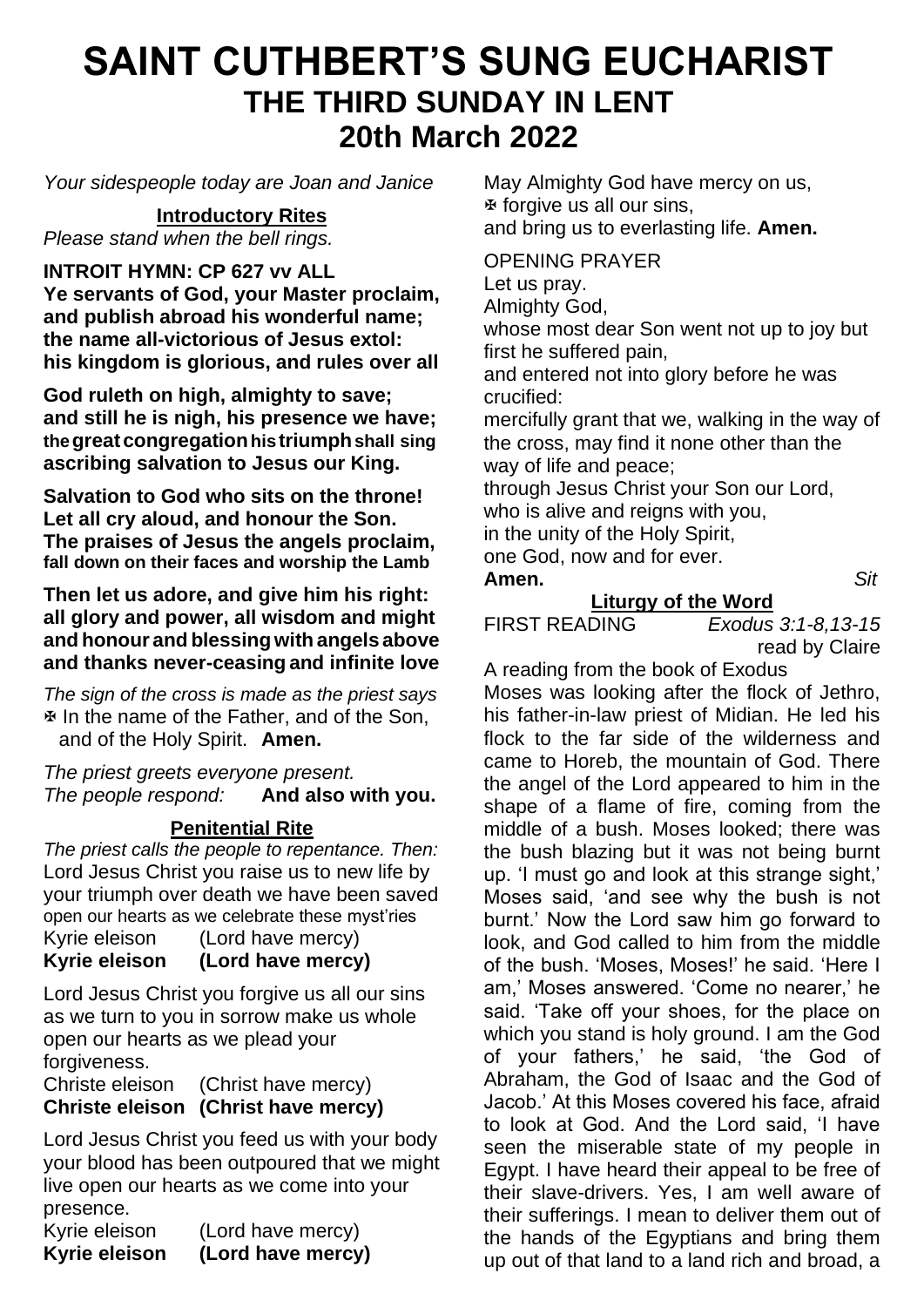land where milk and honey flow, the home of the Canaanites, the Hittites, the Amorites, the Perizzites, the Hivites and the Jebusites.' Then Moses said to God, 'I am to go, then, to the sons of Israel and say to them, "The God of your fathers has sent me to you." But if they ask me what his name is, what am I to tell them?' And God said to Moses, 'I Am who I Am. This' he added 'is what you must say to the sons of Israel: "I Am has sent me to you."' And God also said to Moses, 'You are to say to the sons of Israel: "The Lord, the God of your fathers, the God of Abraham, the God of Isaac, and the God of Jacob, has sent me to you." This is my name for all time; by this name I shall be invoked for all generations to come.'

This is the word of the Lord **Thanks be to God.**

#### *Remain seated to sing*

Psalm 103 vv 1-10. Benedic, anima mea PRAISE the Lord, O my soul : and all that is within me praise his holy Name.

2. Praise the Lord, O my soul : and forget not all his benefits;

3. Who forgiveth all thy sin : and healeth all thine infirmities;

4. Who saveth thy life from destruction : and crowneth thee with mercy and lovingkindness;

5. Who satisfieth thy mouth with good things : making thee young and lusty as an eagle.

6. The Lord executeth righteousness and judgement : for all them that are oppressed with wrong.

7. He shewed his ways unto Moses : his works unto the children of Israel.

8. The Lord is full of compassion and mercy : long-suffering, and of great goodness.

9. He will not alway be chiding : neither keepeth he his anger for ever.

10. He hath not dealt with us after our sins : nor rewarded us according to our wickednesses.

#### SECOND READING *1 Corinthians 10:1-6,10-12* read by Jenny

Areadingfromthefirstletterof Saint Paul to the Corinthians I want to remind you, brothers, how our fathers were all guided by a cloud above them and how they all passed through the sea. They were all baptised into Moses in this cloud and in this sea; all ate the same spiritual food and all drank the same spiritual drink, since they all drank from the spiritual rock that followed them as they went, and

that rock was Christ. In spite of this, most of them failed to please God and their corpses littered the desert. These things all happened as warnings for us, not to have the wicked lusts for forbidden things that they had. You must never complain: some of them did, and they were killed by the Destroyer. All this happened to them as a warning, and it was written down to be a lesson for us who are living at the end of the age. The man who thinks he is safe must be careful that he does not fall.

This is the word of the Lord **Thanks be to God.**

 *Stand*

#### GOSPEL ACCLAMATION

Praise to you O Christ, king of eternal glory **Praise to you O Christ king of eternal glory** Repent, says the Lord, for the kingdom of heaven is close at hand.

**Praise to you O Christ king of eternal glory**

HOLY GOSPEL *Luke 13:1-9* The Lord be with you. **And also with you.** Hear the Gospel of our Lord Jesus Christ according to Luke **Glory to you, O Lord.**

Some people arrived and told Jesus about the Galileans whose blood Pilate had mingled with that of their sacrifices. At this he said to them, 'Do you suppose these Galileans who suffered like that were greater sinners than any other Galileans? They were not, I tell you. No; but unless you repent you will all perish as they did. Or those eighteen on whom the tower at Siloam fell and killed them? Do you suppose that they were more guilty than all the other people living in Jerusalem? They were not, I tell you. No; but unless you repent you will all perish as they did.' He told this parable: 'A man had a fig tree planted in his vineyard, and he came looking for fruit on it but found none. He said to the man who looked after the vineyard, "Look here, for three years now I have been coming to look for fruit on this fig tree and finding none. Cut it down: why should it be taking up the ground?" "Sir," the man replied "leave it one more year and give me time to dig round it and manure it: it may bear fruit next year; if not, then you can cut it down."'

This is the Gospel of the Lord. **Praise to you, O Christ.**

SERMON *Sit*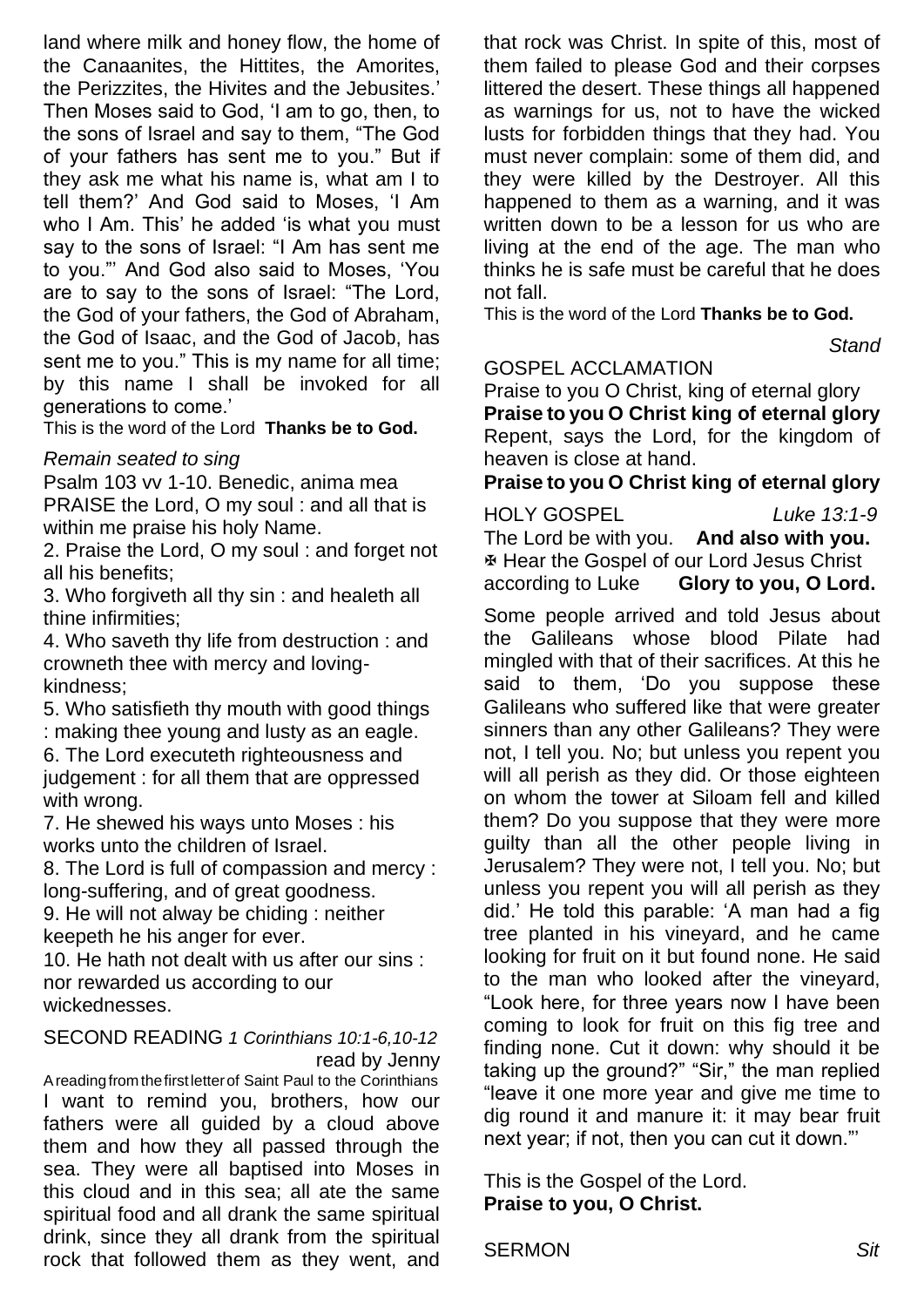THE PROFESSION OF FAITH *Stand* **We believe in one God, the Father, the Almighty, maker of heaven and earth, of all that is, seen and unseen. We believe in one Lord, Jesus Christ, the only Son of God, eternally begotten of the Father, God from God, Light from Light, true God from true God, begotten, not made, of one Being with the Father. Through him all things were made. For us and for our salvation he came down from heaven,** *all bow and was incarnate from the Holy Spirit and the Virgin Mary, and was made man.* **For our sake he was crucified under Pontius Pilate; he suffered death and was buried. On the third day he rose again in accordance with the Scriptures; he ascended into heaven and is seated at the right hand of the Father. He will come again in glory to judge the living and the dead, and his kingdom will have no end. We believe in the Holy Spirit, the Lord, the giver of life, who proceeds from the Father and the Son. Who with the Father and the Son is worshipped and glorified. who has spoken through the Prophets. We believe in one holy catholic and apostolic Church. We acknowledge one baptism for the forgiveness of sins. We look for the resurrection of the dead, and the life of the world to come. Amen.** PRAYERS OF THE FAITHFUL *Kneel* Lord, in your mercy. **Hear our prayer.** 

*After the prayers for the departed:* Rest eternal grant unto them O Lord **and let light perpetual shine upon them.**

May they rest in peace **and rise in glory.**

*The prayers conclude thus:* Merciful Father, **accept these prayers, for the sake of your Son our Saviour Jesus Christ. Amen.** *The priest introduces the peace.*

The peace of the Lord be always with you **and also with you.**

**OFFERTORY HYMN: CP 485 vv ALL Jesu, the very thought of thee with sweetness fills the breast; but sweeter far thy face to see, and in thy presence rest.**

**No voice can sing, nor heart can frame, nor can the memory find a sweeter sound than Jesu's name, the Saviour of mankind.**

**O hope of every contrite heart, O joy of all the meek, to those who ask how kind thou art, how good to those who seek!**

**But what to those who find? Ah, this nor tongue nor pen can show; the love of Jesus, what it is none but his loved ones know.**

**Jesu, our only joy be thou, as thou our prize wilt be; in thee be all our glory now, and through eternity.**

Pray, my friends,

that my sacrifice and yours may be acceptable to God the almighty Father. **May the Lord accept the sacrifice at your hands, for the praise and glory of his name, for our good and the good of all his Church.**

PRAYER OVER THE GIFTS

Be pleased, O Lord, with these sacrificial offerings, and grant that we who beseech pardon for our own sins, may take care to forgive our neighbour, through Christ our Lord. **Amen.**

## **The Eucharistic Prayer**

The Lord be with you. **And also with you.** 

Lift up your hearts. **We lift them to the Lord.**

Let us give thanks to the Lord our God. **It is right to give thanks and praise.**

PREFACE …for ever praising you and saying